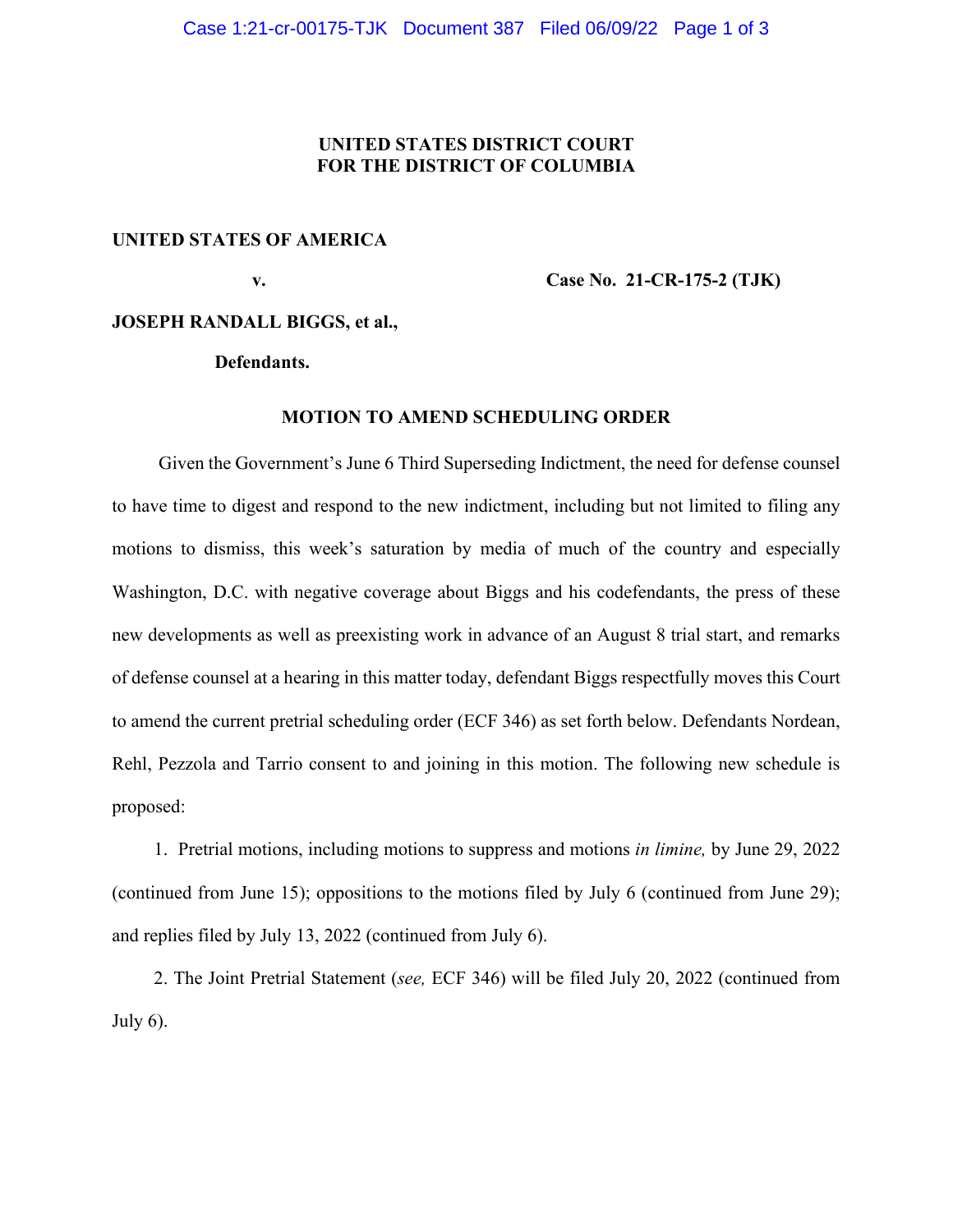### Case 1:21-cr-00175-TJK Document 387 Filed 06/09/22 Page 2 of 3

 3. The parties shall appear for a motions hearing and pretrial conference on July 27, 2022 (continued from July 13), at 10:00 a.m.

4. Jury selection and trial shall commence on August 8, 2022, at 9:00 a.m.

 All defendants--Biggs, Nordean, Rehl, Pezzola and Tarrio—also object to vacating or moving the trial to a future date. Should the Court, in view of the Third Superseding Indictment, vacate the August 8 trial date, it is respectfully requested that in that event defendants are released from pretrial detention in advance of the new trial date.

 Wherefore, and for good cause shown, defendant Biggs and all other defendants ask that this Motion to Amend Scheduling Order be granted.

Respectfully submitted,

COUNSEL FOR JOSEPH BIGGS

Dated: June 9, 2022 By: /s/ *J. Daniel Hull*  JOHN DANIEL HULL DC Bar No. 323006 HULL MCGUIRE PC 1420 N Street, N.W. Washington, D.C. 20005 (202) 429-6520 office [jdhull@hullmcguire.com](mailto:jdhull@hullmcguire.com) 

-2-